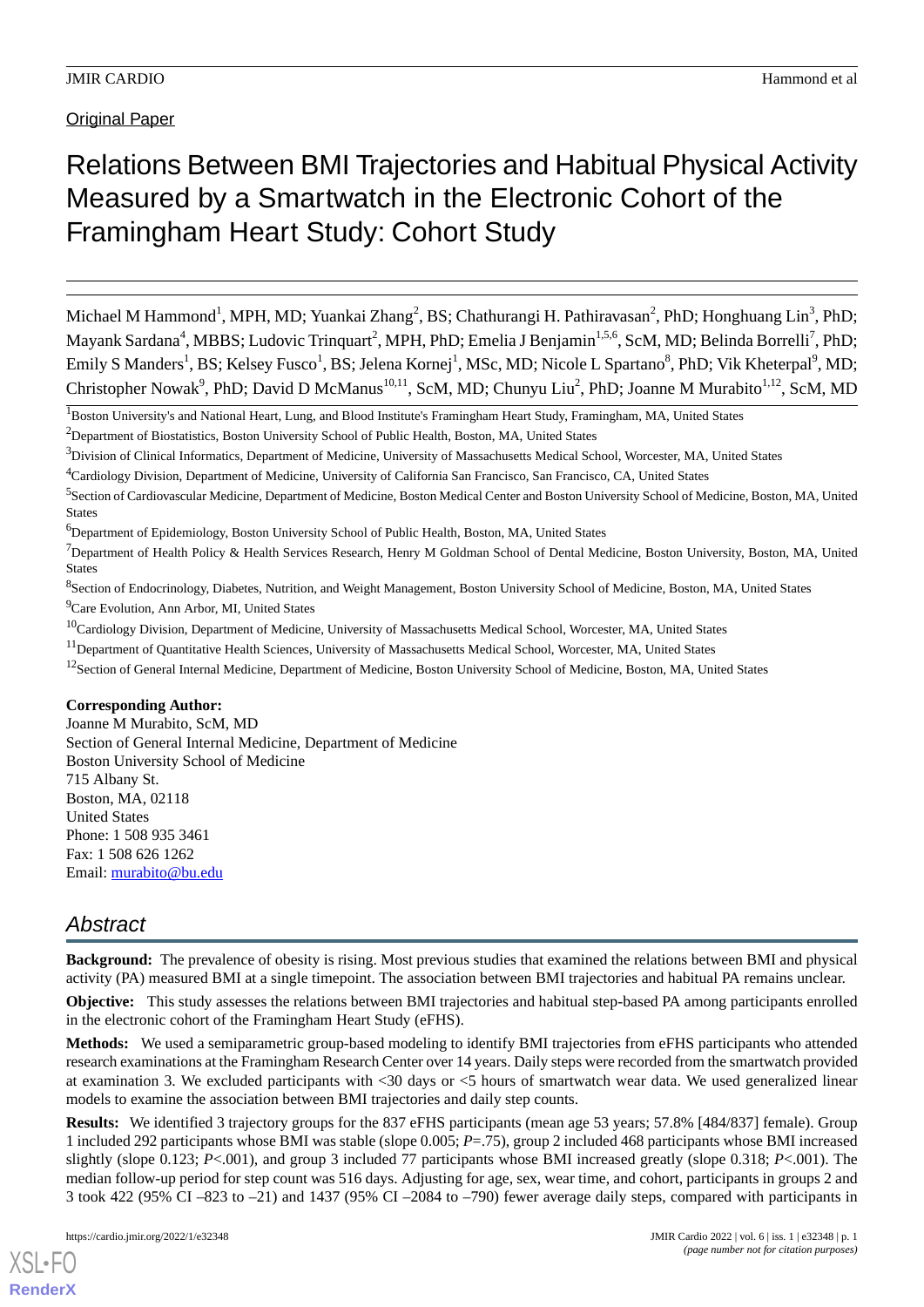group 1. After adjusting for metabolic and social risk factors, group 2 took 382 (95% CI –773 to 10) and group 3 took 1120 (95% CI –1766 to –475) fewer steps, compared with group 1.

**Conclusions:** In this community-based eFHS, participants whose BMI trajectory increased greatly over time took significantly fewer steps, compared with participants with stable BMI trajectories. Our findings suggest that greater weight gain may correlate with lower levels of step-based physical activity.

*(JMIR Cardio 2022;6(1):e32348)* doi: [10.2196/32348](http://dx.doi.org/10.2196/32348)

### **KEYWORDS**

mobile health; BMI; smartwatch; physical activity; cardiovascular diseases; cardiology; digital health; mHealth; mobile health apps

## *Introduction*

The global prevalence of obesity is rising [\[1](#page-8-0)], with an estimated 573 million adults projected to be obese by the year 2030 [[2\]](#page-8-1). Obesity is a significant public health problem, and increases the risk of cardiovascular disease (CVD), type 2 diabetes, cancer, and mortality [\[1](#page-8-0),[3\]](#page-8-2). Because obesity at younger ages is associated with negative health outcomes that persist into adulthood [[4](#page-8-3)[,5](#page-8-4)], early intervention may be useful in curbing the adverse outcomes associated with obesity. Lifestyle interventions such as dietary modification and increasing physical activity (PA) levels are used in the management of obesity [[6\]](#page-8-5). Most previous studies that examined the relations between BMI and PA measured BMI at a single timepoint [[7-](#page-8-6)[11\]](#page-8-7), ignoring the time-varying nature of BMI. In recent times, the use of trajectories has enabled researchers to track the trends of variables over periods [[12](#page-8-8)[,13](#page-8-9)]. A few studies have reported that BMI trajectories are associated with risk of CVD [\[14](#page-8-10),[15\]](#page-8-11); however, the association between BMI trajectories and PA is less well studied.

The relations between BMI and PA are complex. While some studies suggested an inverse relationship between BMI and PA [[7](#page-8-6)[,8](#page-8-12),[10](#page-8-13)[,16](#page-8-14)], a few pedometer-based studies produced inconsistent results [\[7](#page-8-6),[17](#page-8-15)[,18](#page-9-0)]. For example, in a study by Tudor-Locke et al [[8\]](#page-8-12) to determine the association between ambulatory activity and body composition, higher BMI was correlated with lower daily steps. However, another study by Walker et al [[17\]](#page-8-15) did not find any significant association between BMI and PA. Additionally, other studies assessing this relationship were interventional [[16](#page-8-14)[,17](#page-8-15),[19-](#page-9-1)[21](#page-9-2)], and therefore, the findings may not represent habitual daily walking. Similarly, as most previous studies recruited fewer participants and had short follow-up duration  $[7,10]$  $[7,10]$  $[7,10]$ , the results from these studies may not be generalizable to larger populations and longer follow-up periods. Furthermore, some step-based studies recommended 10,000 steps per day as a PA-promoting measure, and denoted step counts of 5000 or less per day as "sedentary lifestyle index" [\[22](#page-9-3)]. The relationship between long-term BMI and habitual step-based PA in community settings remains unclear.

It is thus important to examine the association between BMI trajectories and habitual step-based PA level. Advances in technology permit the use of smaller, light-weight, relatively accessible accelerometers, and allow accelerometer usage in large epidemiological studies [[23,](#page-9-4)[24](#page-9-5)]. As such, the aim of this study was twofold. First, we sought to identify BMI trajectory

 $XS$  • FO **[RenderX](http://www.renderx.com/)** patterns over 14 years of middle-aged participants enrolled in the electronic cohort of the Framingham Heart Study (eFHS). Second, we aimed to determine the relations between BMI trajectories and daily step count retrieved from a smartwatch.

## *Methods*

#### **Study Sample**

The details of the Framingham Heart Study (FHS) and the eFHS have been described previously [\[25](#page-9-6),[26\]](#page-9-7). In brief, the FHS enrolled participants in the Third Generation Cohort (Gen 3; n=4095), the multiethnic Omni Group 2 Cohort (n=410), and the New Offspring Spouse Cohort (n=103) from 2002 to 2005. These participants have attended examinations at the research center every 6-8 years. At the time of research examination 3 beginning in June 2016, participants were invited to participate in eFHS if they met the following eligibility criteria: spoke English, had a smartphone, lived in the United States, and were willing to permit notifications and share information with the FHS research center.

Participants who consented to the eFHS study were offered a study smartwatch beginning in November 2016 (Apple Watch Series 0). Of the 3521 participants who attended examination 3, we excluded 1370 who did not provide informed consent for eFHS, including those who had an incompatible phone, and those who had less than 12-month follow-up (n=203). Of the remaining 1948 participants who were enrolled in the eFHS, 1185 chose to participate with the Apple Watch and returned step data between November 2016 and January 2019. We excluded 213 participants who either wore the smartwatch less than 5 hours on any given day or those who returned smartwatch data for less than 30 days during the study period because these participants did not meet the definition for habitual PA previously published [\[27](#page-9-8)]. We also excluded 135 participants who did not attend the 3 examinations needed to build the BMI trajectory, participants with BMI values <18.5 or >60 kg/m<sup>2</sup> at any of the 3 research examinations, and participants who had a gastric bypass procedure. Eligibility and exclusion criteria are depicted in [Multimedia Appendix 1](#page-7-0).

#### **Ethics Approval**

The study protocol was approved by the Boston University Medical Center Institutional Review Board (H-36586 and H-32132). All participants provided informed consent.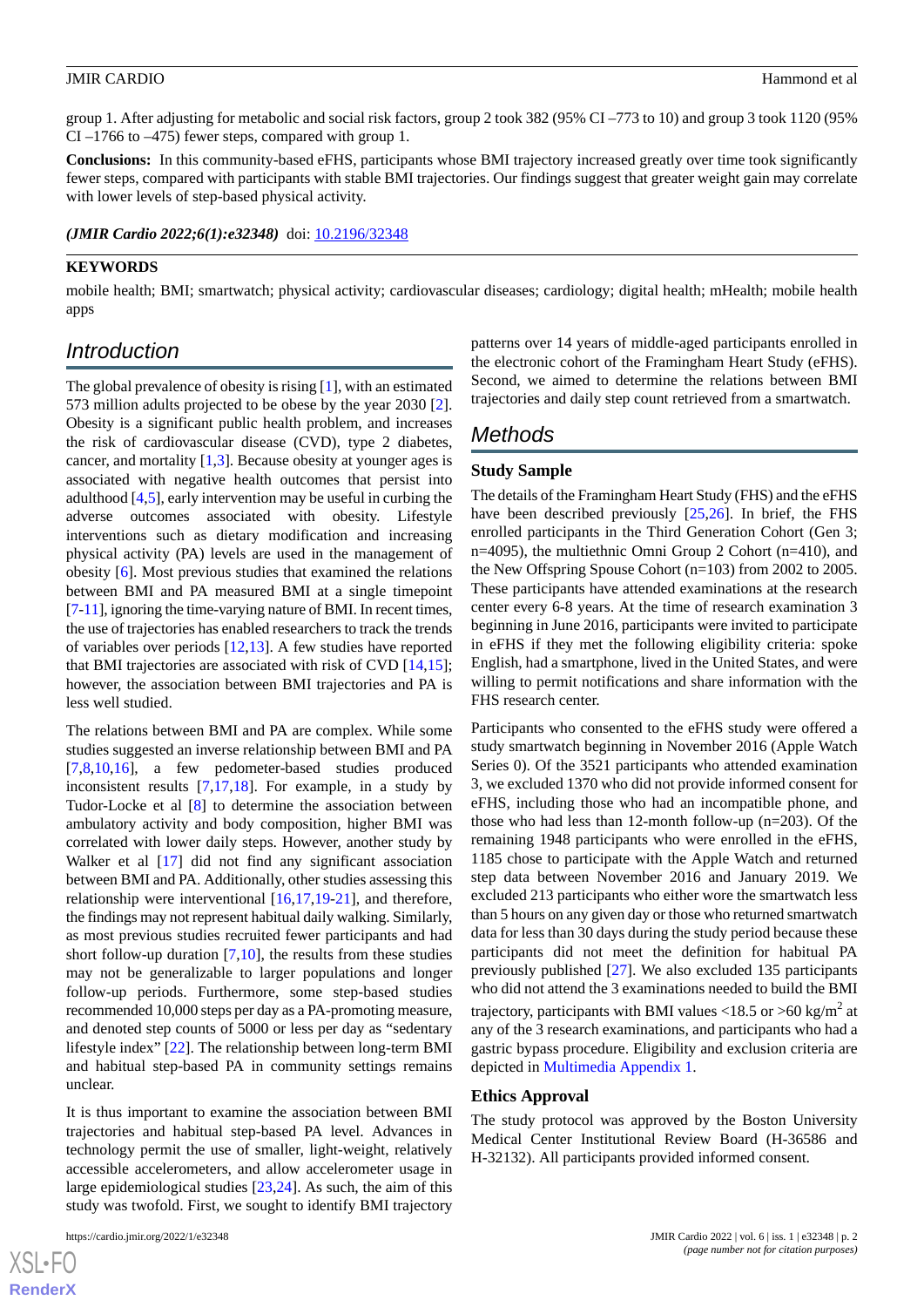#### **Body Mass Index Trajectories**

At each examination visit in the FHS research center, trained personnel routinely measured participant's weight to the nearest pound and height to the nearest quarter-inch, using uniform measuring devices. BMI was calculated by dividing the participant's weight in kilograms by the square of the height in meters (kg/m<sup>2</sup>). Normal weight was defined as BMI within the range of 18.5-24.9 kg/m<sup>2</sup>, overweight as BMI between 25 and 29.9 kg/m<sup>2</sup>, and obese as BMI ≥30 kg/m<sup>2</sup>. To build the BMI trajectories, we included participants in eFHS with Apple Watch data who attended examination 1 (2002-2005), examination 2 (2008-2011), and examination 3 (2016-2019) [[25,](#page-9-6)[26](#page-9-7)]. The median age was 39 (IQR 33-45), 45 (IQR 40-51), and 53 (IQR 47-59) years at examinations 1, 2, and 3, respectively. The median follow-up time for the participants used in BMI trajectories was 14 years (IQR 13-14). We applied a semiparametric, group-based modeling strategy to identify latent homogeneity in BMI trajectories in eFHS participants during their middle adult life. The model assumes the study cohort consisted of a mixture of groups following homogenous developmental courses based on their BMI values [\[28](#page-9-9)]. Each participant's BMI values were centered using his/her baseline measurement to assess change in BMI from examination 1 to 3. The centered longitudinal BMI values were modeled as a mixture of several latent trajectories in a censored normal model (allowing for the lower  $[-19]$  and upper  $[20]$  $[20]$  BMI limits after centering) with a quadratic function of age. The trajectory models were adjusted for age, sex, and smoking status. We used the SAS "proc traj" program to develop the BMI trajectories. The preferred order of the polynomial (ie, linear or quadratic) for each trajectory and the number of trajectory groups were determined by the Bayesian information criterion (BIC) and the log Bayes factor [\[28](#page-9-9)-[30\]](#page-9-11). To identify the optimal number of trajectory groups, we started with a single group, and added 1 more group one at a time. The BIC statistic was used to evaluate the model fit when adding groups.

## **Smartwatch Step Data**

Participants who consented to the eFHS study using an iPhone were offered Apple Watches Series 0 starting in November 2016 through the end of enrollment. The study research technician assisted the participant with pairing the Apple Watch with her/his iPhone while in the Research Center or provided written instructions for participants who opted to set up the Apple Watch remotely. Participants who attended the research center prior to November 2019 were contacted and provided with the option to return to the Research Center for smartwatch setup or provided with materials for remote setup. Additionally, participants who owned an Apple Watch were permitted to participate using their own watch. The Apple watch has a built-in accelerometer that measures daily steps. All participants were instructed to wear the watch daily. We used daily step counts retrieved from the Apple Watch to assess PA.

## **Covariates Obtained at Examination 3**

Age, sex, and race/ethnicity were ascertained at examination 1. Educational level and marital status were obtained from self-reports at examination 3. Participants who reported smoking

 $XS$ -FO **[RenderX](http://www.renderx.com/)** in the year prior to the examination were defined as currently smoking [[31\]](#page-9-12). Prevalent coronary heart disease, myocardial infarction, angina pectoris, stroke, intermittent claudication, and heart failure were classified as CVD, after adjudication by a panel of senior investigators using standard criteria and all available information including hospital records. We defined hypertension as the average of 2 resting blood pressure measurements of ≥140/90 mmHg or a report of antihypertensive medication usage [[32\]](#page-9-13). Type 2 diabetes was defined as fasting glucose ≥126 mg/dL or a report of hypoglycemic agent usage [[33\]](#page-9-14). Sleep apnea was determined based on the self-report of a diagnosis of sleep apnea by a health care professional from technician-administered respiratory questionnaire or the clinical diagnostic impression of the presence of sleep apnea from the standard medical history interview conducted by the nurse practitioner.

#### **Statistical Analysis**

Baseline characteristics of participants were reported as means and SDs for continuous variables and frequencies (percentages) for categorical variables stratified by BMI trajectory groups. We used analysis of variance to compare means of continuous variables and chi-square/Fisher exact test to examine differences in proportions between BMI trajectory groups. The BMI trajectories were created prior to steps assessment. The primary outcome was mean daily steps retrieved from the smartwatch, and BMI trajectories were the primary exposure of interest. We assessed the association between BMI trajectory groups and repeated measures of daily step counts, with BMI trajectory group 1 as the reference group. The statistical analysis was conducted with a generalized linear model that accounted for correlation between longitudinal daily step counts (PROC GENMOD in SAS). We also adjusted for potential confounders. In model 1, the covariates included age, sex, cohort, and wear time. In model 2, we adjusted for hypertensive status, diabetes status, smoking status, and prevalent CVD, in addition to covariates in model 1. In model 3, we adjusted for model 2 plus sleep apnea, education, and marital status. In sensitivity analyses to determine the effect of follow-up duration on daily step count, all models were additionally adjusted for follow-up duration. We used generalized estimating equations to investigate the association between BMI at examination 3 and daily mean steps, adjusting for the same covariates in models 1, 2, and 3.

To investigate whether uneven days of follow-up in the 3 trajectory groups may introduce bias in association analyses, we performed sensitivity analyses by investigating the average of unadjusted daily steps for the participants between the 3 BMI trajectory groups when restricting to a 90-day follow-up period. We performed association analyses between BMI trajectories and mean daily steps within the 90-day periods with model 2. All statistical analyses were performed using SAS version 9.4 (SAS Institute). We defined a 2-tailed *P*<.05 as statistically significant.

## *Results*

The analyses included 837 participants (mean age 53 years; 57.8% [484/837] female) with a median follow-up of 516 days with the maximum follow-up of 1166 days in the eFHS after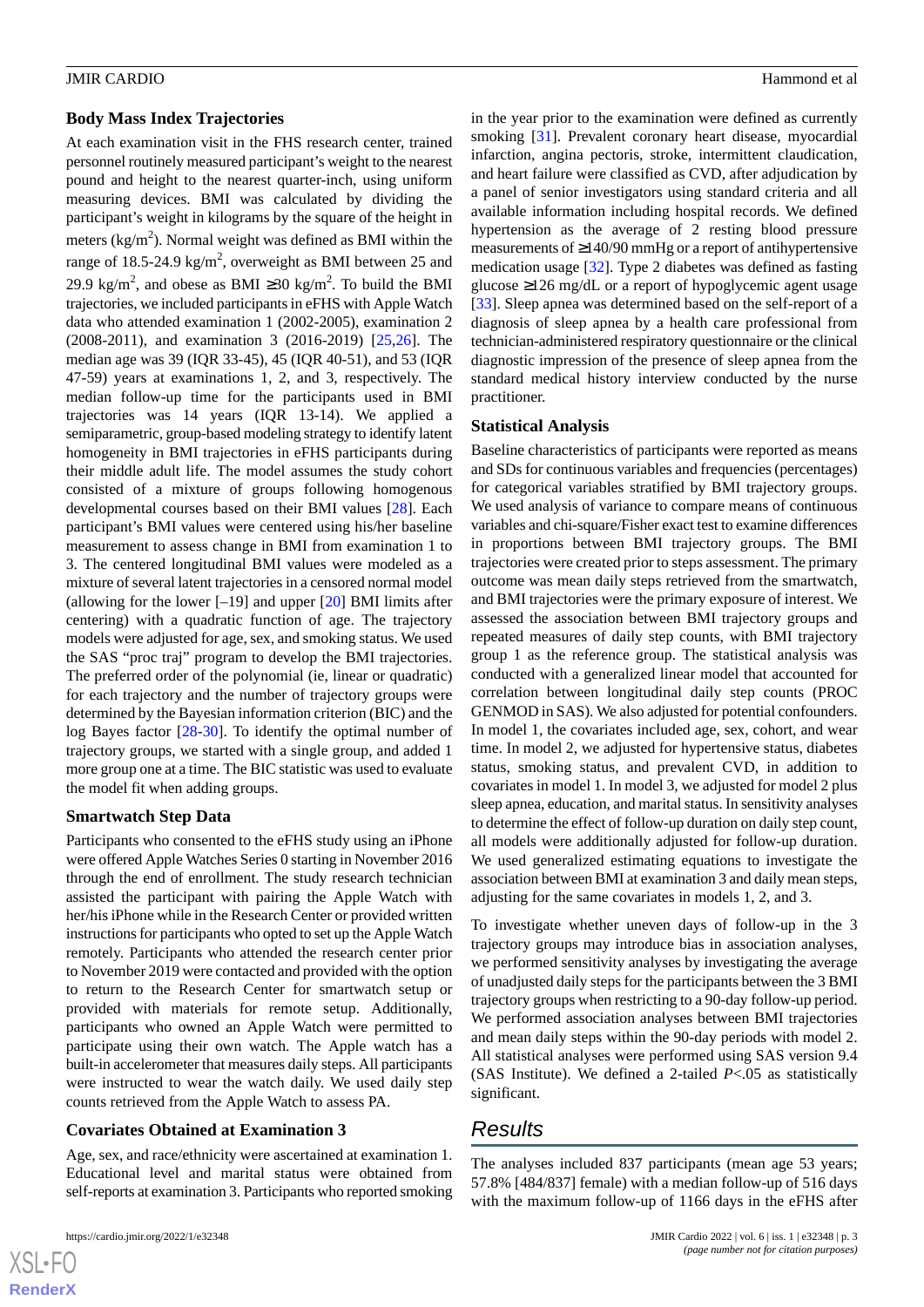research examination 3 (ie, the baseline). Based on the comparison of the BIC values and the log Bayes factors from semiparametric group–based models with BMI values from research examinations 1 to 3, the 837 participants were grouped into 3 trajectory groups: group 1 consisted of 292 participants whose BMI remained unchanged (slope [change in BMI for each year] 0.005; standard error [SE] 0.017; *P*=.75) from

examination 1 to 3; group 2 included the largest number of participants (n=468) whose BMI slightly increased (slope 0.123; SE 0.014; *P*<.001); and group 3, the smallest group, only included 77 participants who displayed the greatest change in their BMI (slope 0.318; SE 0.029; *P*<.001) from examination 1 to 3 [\(Table 1](#page-3-0) and [Figure 1\)](#page-4-0).

<span id="page-3-0"></span>

| Table 1. Baseline characteristics of 837 eFHS <sup>a</sup> participants, by BMI trajectory groups, at examination 3. |  |  |  |  |  |  |
|----------------------------------------------------------------------------------------------------------------------|--|--|--|--|--|--|
|----------------------------------------------------------------------------------------------------------------------|--|--|--|--|--|--|

| Variable                           | BMI trajectory groups <sup>b</sup> |                  |                 |                         |  |  |
|------------------------------------|------------------------------------|------------------|-----------------|-------------------------|--|--|
|                                    | Group $1$ (n=292)                  | Group $2(n=468)$ | Group $3(n=77)$ | $P$ -value <sup>c</sup> |  |  |
| Age (years), mean (SD)             | 54 (9)                             | 53(8)            | 50(10)          | $< 001$                 |  |  |
| Female, n (%)                      | 166 (56.8)                         | 264 (56.4)       | 54(70.1)        | .07                     |  |  |
| Race, $n$ $(\%)$                   |                                    |                  |                 | .44                     |  |  |
| European ancestry                  | 257 (88.0)                         | 425 (90.8)       | 70 (90.9)       |                         |  |  |
| Other ancestries                   | 35(12.0)                           | 43 (9.2)         | 7(9.1)          |                         |  |  |
| Hypertension, n (%)                | 67(22.9)                           | 116 (24.8)       | 37(48.1)        | < 0.001                 |  |  |
| Diabetes, n (%)                    | 16(5.5)                            | 22(4.7)          | 6(7.8)          | .52                     |  |  |
| Current smoking, n (%)             | 11(3.8)                            | 20(4.3)          | 5(6.5)          | .58                     |  |  |
| Cardiovascular disease, n (%)      | 14(4.8)                            | 16(3.4)          | 2(2.6)          | .59                     |  |  |
| Self-reported sleep apnea, n (%)   |                                    |                  |                 | .01                     |  |  |
| Yes                                | 29 (9.9)                           | 55(11.8)         | 18 (23.4)       |                         |  |  |
| N <sub>o</sub>                     | 261 (89.4)                         | 402 (85.9)       | 59 (76.6)       |                         |  |  |
| Education, n (%)                   |                                    |                  |                 | .34                     |  |  |
| Bachelor's degree or higher        | 197(67.5)                          | 327 (69.9)       | 47(61.0)        |                         |  |  |
| No college degree                  | 94 (32.2)                          | 140 (29.9)       | 29(37.7)        |                         |  |  |
| Marital status, n (%)              |                                    |                  |                 | .53                     |  |  |
| Married                            | 223 (76.4)                         | 356 (76.1)       | 54(70.1)        |                         |  |  |
| Currently not married              | 66 (22.6)                          | 110(23.5)        | 22(28.6)        |                         |  |  |
| Physical Activity Index, mean (SD) | 33.6(4.4)                          | 33.3(4.9)        | 33.0(5.4)       | .51                     |  |  |
| BMI, $n$ (%)                       |                                    |                  |                 | < .001                  |  |  |
| Normal weight                      | 128 (43.8)                         | 115(24.6)        | 1(1.3)          |                         |  |  |
| Overweight                         | 103(35.3)                          | 218 (46.6)       | 15(19.5)        |                         |  |  |
| Obese                              | 61(20.9)                           | 135 (28.8)       | 61(79.2)        |                         |  |  |

<sup>a</sup>eFHS: electronic cohort of the Framingham Heart Study.

<sup>b</sup>Group 1: Participants whose BMI remained stable over the study period; group 2: slight increase in BMI over the study period; group 3: large increase in BMI over the study period.

<sup>c</sup>P-value of chi-square test for categorical variables, and detecting if any of the groups are statistically different for continuous variables.

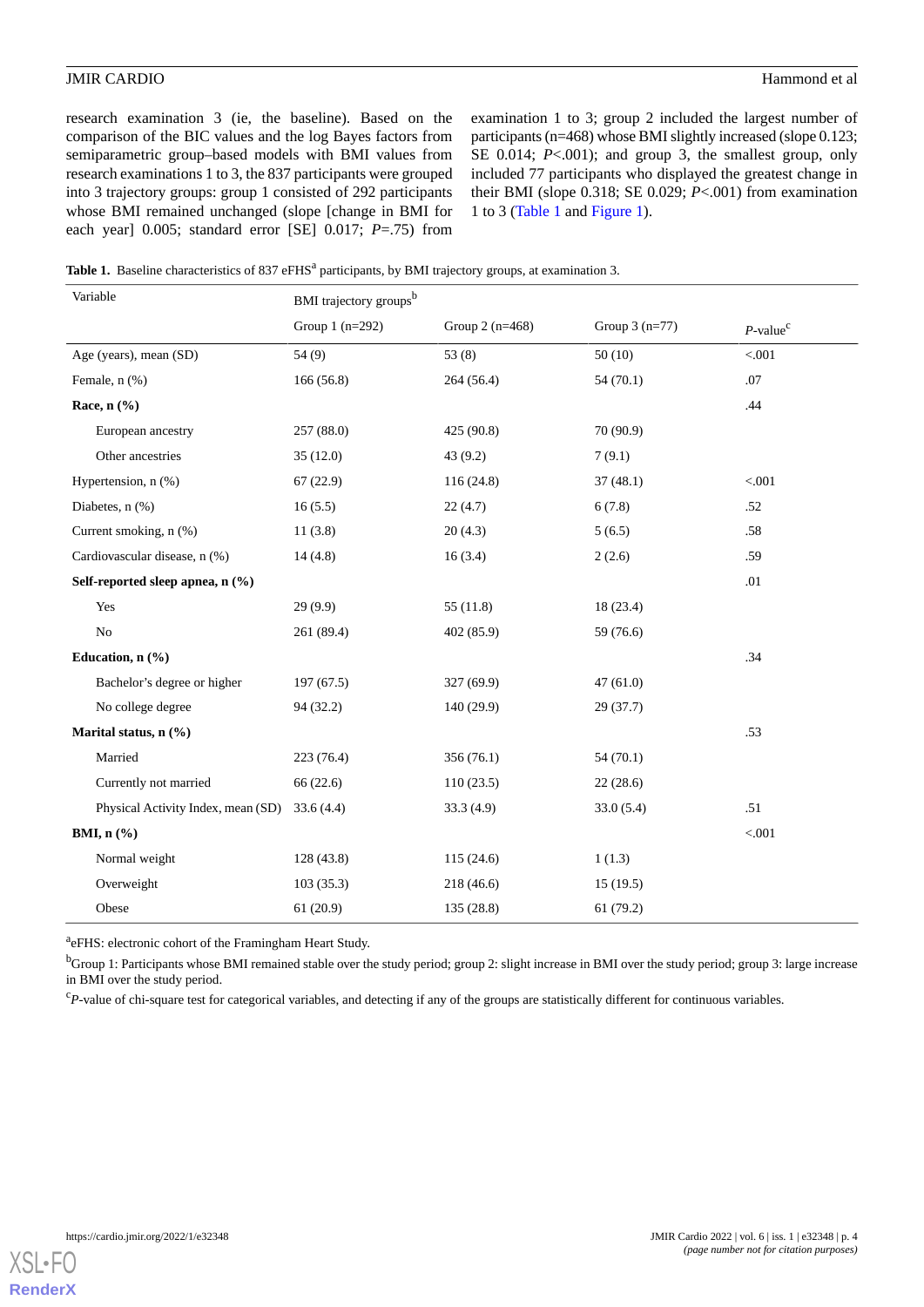<span id="page-4-0"></span>Figure 1. The three trajectory groups based on BMI measures at three health exams for 837 participants in eFHS. eFHS: electronic cohort of the Framingham Heart Study.



Of the 3 BMI trajectory groups, participants in group 3, on average, were the youngest (mean age 50 years), and contained the largest proportion of women (54/77, 70%). About 48% (37/77) of participants in group 3 had hypertension at baseline (examination 3). In addition, group 3 participants were more likely to have sleep apnea ([Table 1](#page-3-0)). The median follow-up for participants in BMI trajectory group 1 was 576 days (IQR 322-843), for trajectory group 2 was 492 days (IQR 275-790), and for trajectory group 3 was 429 days (IQR 213-717).

A total of 13 participants had missing covariate data for self-reported sleep apnea, 3 had missing covariate data for education, and 6 had missing covariate data for marital status.

We compared the mean daily steps between BMI trajectory groups adjusting for covariates, using the complete case analysis approach (N=815; [Table 2\)](#page-5-0). Participants in BMI trajectory group 2 walked 422 fewer steps per day compared with participants in BMI trajectory group 1 (95% CI –823 to –21;  $P = .04$ ), adjusting for age, sex, wear time, and cohort. Participants in BMI trajectory group 3 walked, on average, 1437 fewer steps per day compared with participants in BMI trajectory group 1 (95% CI –2084 to –790; *P*<.001). The effect sizes were slightly attenuated but remained significant after adjusting for cardiovascular risk factors and CVD (model 2; *P*=.04 and <.001 for groups 2 and 3, respectively). The effect sizes were further attenuated after additional adjustment for sleep apnea, education, and marital status (model 3): that is, compared with the reference, groups 2 and 3 walked 382 (95% CI –773 to 10; *P*=.06) and 1120 (95% CI –1766 to –475; *P*<.001) fewer steps per day, respectively [\(Table 2](#page-5-0)). The results did not substantially change after additional adjustment for follow-up duration ([Multimedia Appendix 2](#page-8-16)).

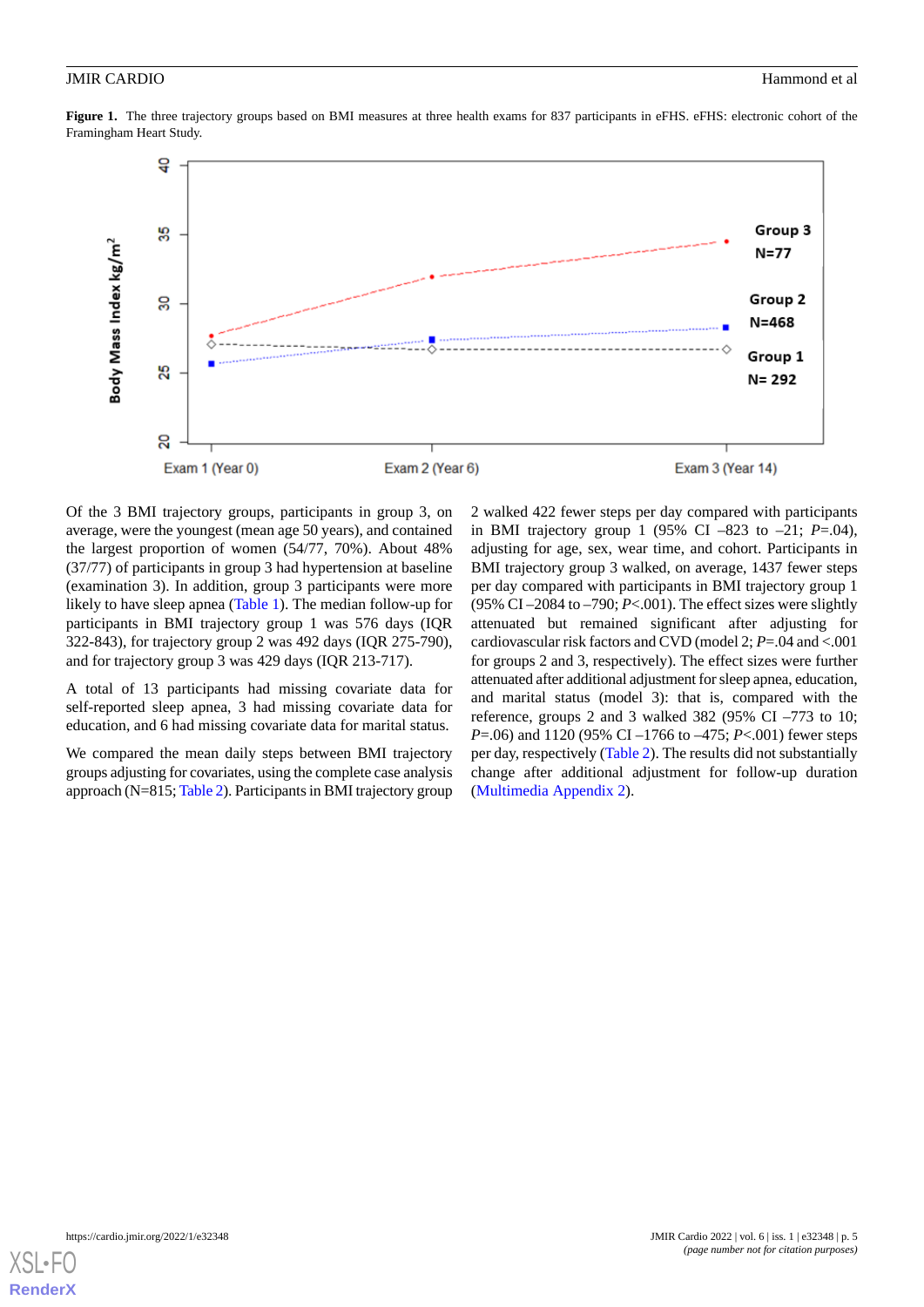<span id="page-5-0"></span>Table 2. Association between BMI trajectory groups and average daily step count<sup>a</sup>.

| Models and groups         | Estimate | 95% CI            | $P$ -value |  |  |
|---------------------------|----------|-------------------|------------|--|--|
| Model 1 <sup>b</sup>      |          |                   |            |  |  |
| Group $1^{\circ}$ (n=285) | Referent |                   |            |  |  |
| Group $2(n=455)$          | $-422$   | $-823$ to $-21$   | .04        |  |  |
| Group $3(n=75)$           | $-1437$  | $-2084$ to $-790$ | < 0.001    |  |  |
| Model 2 <sup>d</sup>      |          |                   |            |  |  |
| Group 1                   | Referent |                   |            |  |  |
| Group 2                   | $-406$   | $-800$ to $-12$   | .04        |  |  |
| Group 3                   | $-1258$  | $-1908$ to $-609$ | < 0.001    |  |  |
| Model 3 <sup>e</sup>      |          |                   |            |  |  |
| Group 1                   | Referent |                   |            |  |  |
| Group 2                   | $-382$   | $-773$ to 10      | .06        |  |  |
| Group 3                   | $-1120$  | $-1766$ to $-475$ | .001       |  |  |

<sup>a</sup>Complete case analysis: n=815.

<sup>b</sup>Model 1 covariates: age, sex, wear time, and cohort.

 $c$ Group 1: participants whose BMI remained stable over the study period; group 2: slight increase in BMI over the study period; group 3: large increase in BMI over the study period.

 $d$ Model 2 covariates: model 1 + hypertension, type 2 diabetes, current smoking, and cardiovascular disease.

 $e^{e}$ Model 3 covariates: model 2 + sleep apnea, education, and marital status

We assessed the association between BMI at examination 3 and mean daily steps [\(Multimedia Appendix 3](#page-8-17)). Higher BMI values were associated with lower mean daily step counts. For every kg/m<sup>2</sup> increase in BMI at examination 3, mean daily step count decreased by 146 (95% CI –182 to –111; *P*<.001) steps, after adjusting for age, sex, wear time, cohort, hypertension, diabetes, current smoking, CVD, sleep apnea, education, and marital status.

In sensitivity analyses, we investigated the daily median steps among the participants in BMI trajectory group 1, group 2, and group 3 during the 90-day follow-up without adjusting for covariates [\(Figure 2](#page-6-0)). BMI trajectory group 1 displayed the highest median step value within the 90-day period (6898 steps;

IQR 4242-10298) and BMI trajectory group 3 participants had the least median daily steps (5707 steps; IQR 3335-8668; [Figure](#page-6-0) [2\)](#page-6-0). After adjusting for covariates, the differences in PA by BMI trajectory group remained similar during the 90-day follow-up period compared with the 12-month period. Within the 90-day interval, participants in BMI trajectory group 2 walked, on average, 659 fewer steps per day compared with those in BMI trajectory group 1 (95% CI –1124 to –194; *P*=.01), adjusting for age, sex, wear time, cohort, and cardiovascular risk factors. Similarly, participants in BMI trajectory group 3 walked, on average, 1006 fewer steps per day compared with participants in BMI trajectory group 1 (95% CI –1847 to –286; *P=*.01; [Multimedia Appendix 4\)](#page-8-18).

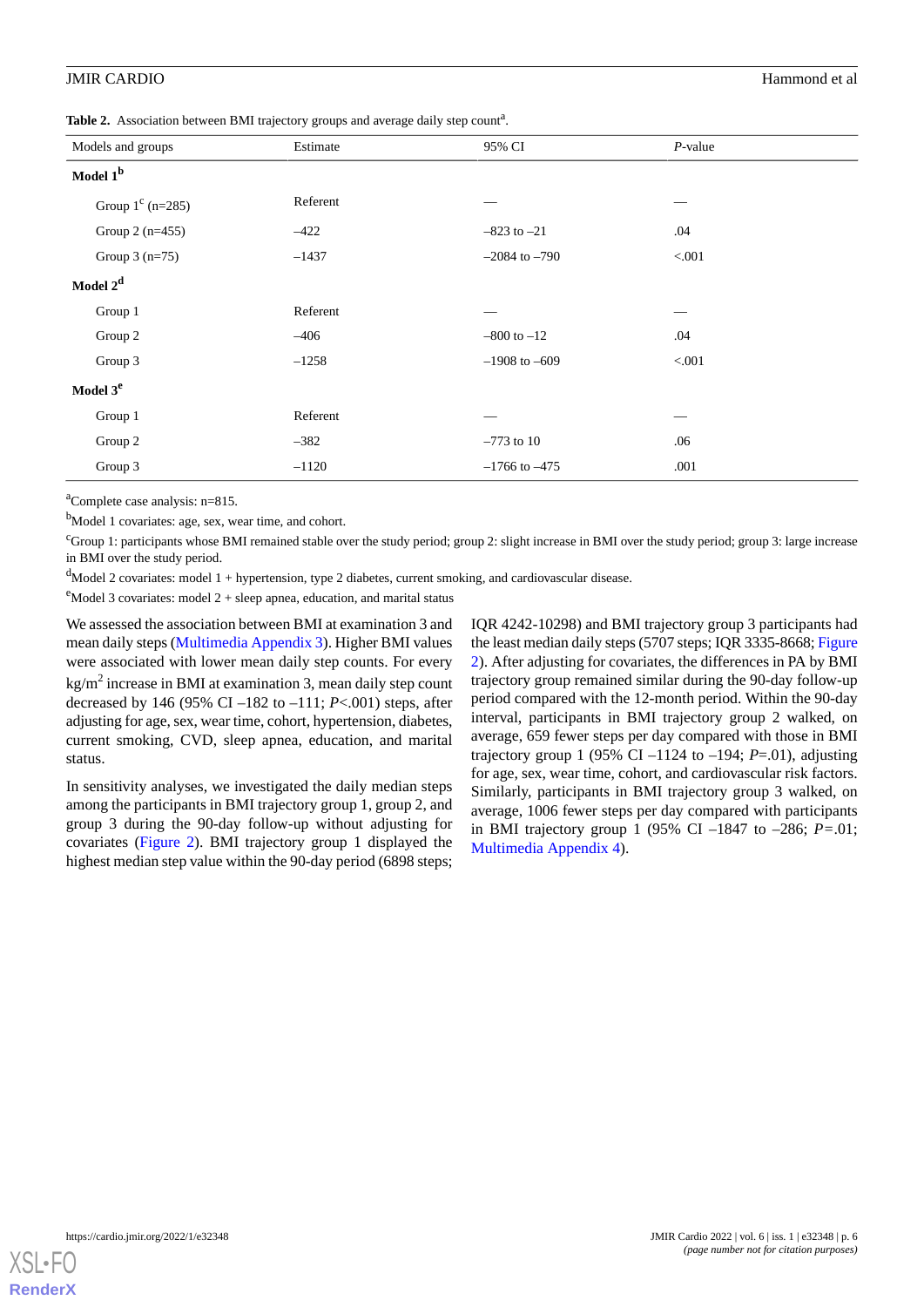<span id="page-6-0"></span>



## *Discussion*

### **Principal Findings**

In this community-based electronic cohort of middle-aged and older participants, we examined the relations between BMI trajectories that were constructed at midlife and daily steps captured from a smartwatch worn over 1 year. We identified 3 distinct trajectory groups for BMI change over 14 years. The BMI change trajectory remained relatively stable for 34.9% (292/837) of participants; the majority of participants (468/837, 55.9%) had slight increments in BMI, whereas 9.2% (77/837) of participants had high increments in their BMI. We observed that in adjusted analyses, participants who had slight and greater increments in BMI took fewer steps per day, compared with participants whose BMI remained stable.

Our findings were consistent with previous studies demonstrating that individuals with higher weight took fewer mean daily steps compared with those with lower weight [[7](#page-8-6)[,18](#page-9-0),[34\]](#page-9-15). For instance, in an accelerometer-based cross-sectional study of 108 adults, participants with obesity took significantly fewer steps compared with those with normal weight [[35\]](#page-9-16). Although the accelerometer usage overcame a major limitation of self-reported PA, BMI was measured from a single timepoint, and follow-up was relatively short. In another study of 1006 adolescents, Nesbit et al [[36\]](#page-9-17) demonstrated that participants within higher BMI trajectory groups were less physically active, compared with participants within healthy BMI trajectory groups. Similarly, a study of 3070 middle-aged Canadians showed that being physically active was associated with a lower risk of being in the overweight and obese trajectory groups [[37\]](#page-10-0). In a more recent study, Laranjo et al [\[38](#page-10-1)] demonstrated that participants who were underweight/normal weight took significantly more steps per day over a 6-month period while those who were overweight/obese did not show

[XSL](http://www.w3.org/Style/XSL)•FO **[RenderX](http://www.renderx.com/)**

any significant changes [[38\]](#page-10-1). Although this study examined BMI and step count concurrently [\[38](#page-10-1)], the sample size may have been too small to detect significant changes among those in the overweight/obese group. In another study that found a negative association between daily step count and BMI, daily steps were measured over a relatively shorter period and BMI was measured only at 1 timepoint [[39\]](#page-10-2). Although higher baseline BMI (at examination 3) was associated with significantly fewer mean daily steps, BMI trajectories factored in several objective measurements of BMI rather than self-reported height and weight in other published reports, or single BMI measurement. In addition, multiple objective measurement of step count, with a follow-up period of 1 year or more, adds more to understanding the relation between BMI and step-based PA. In this study, we show that higher levels of step-based PA are correlated with maintaining a stable BMI over time.

We observed that the smallest proportion of total participants (trajectory group 3) had the greatest (sharpest) increment in BMI over the period. This is consistent with the trend reported in previous trajectory studies [[34,](#page-9-15)[37](#page-10-0),[40,](#page-10-3)[41](#page-10-4)]. For instance, in a recent study of 3271 young-to-middle-aged adults, 1.9% of participants were in the sharply rising BMI trajectory group, while about 46% of participants maintained a low-to-stable BMI [[40\]](#page-10-3).

Lifestyle factors may account for the different trajectories we observed. For example, in a 4-year lifestyle study of 120,887 men and women, Mozaffarian et al [\[42](#page-10-5)] found that diet, PA, alcohol, and smoking were associated with long-term weight gain. In our study, a greater proportion of participants in BMI trajectory group 3 were female and younger compared with the other BMI trajectory groups, and had a higher prevalence of hypertension. Furthermore, only 1 participant in BMI trajectory group 3 had normal weight and the rest of the participants were either overweight or obese. This is consistent with findings from some previous studies [[34](#page-9-15),[40](#page-10-3)[,41](#page-10-4)]. Life events such as pregnancy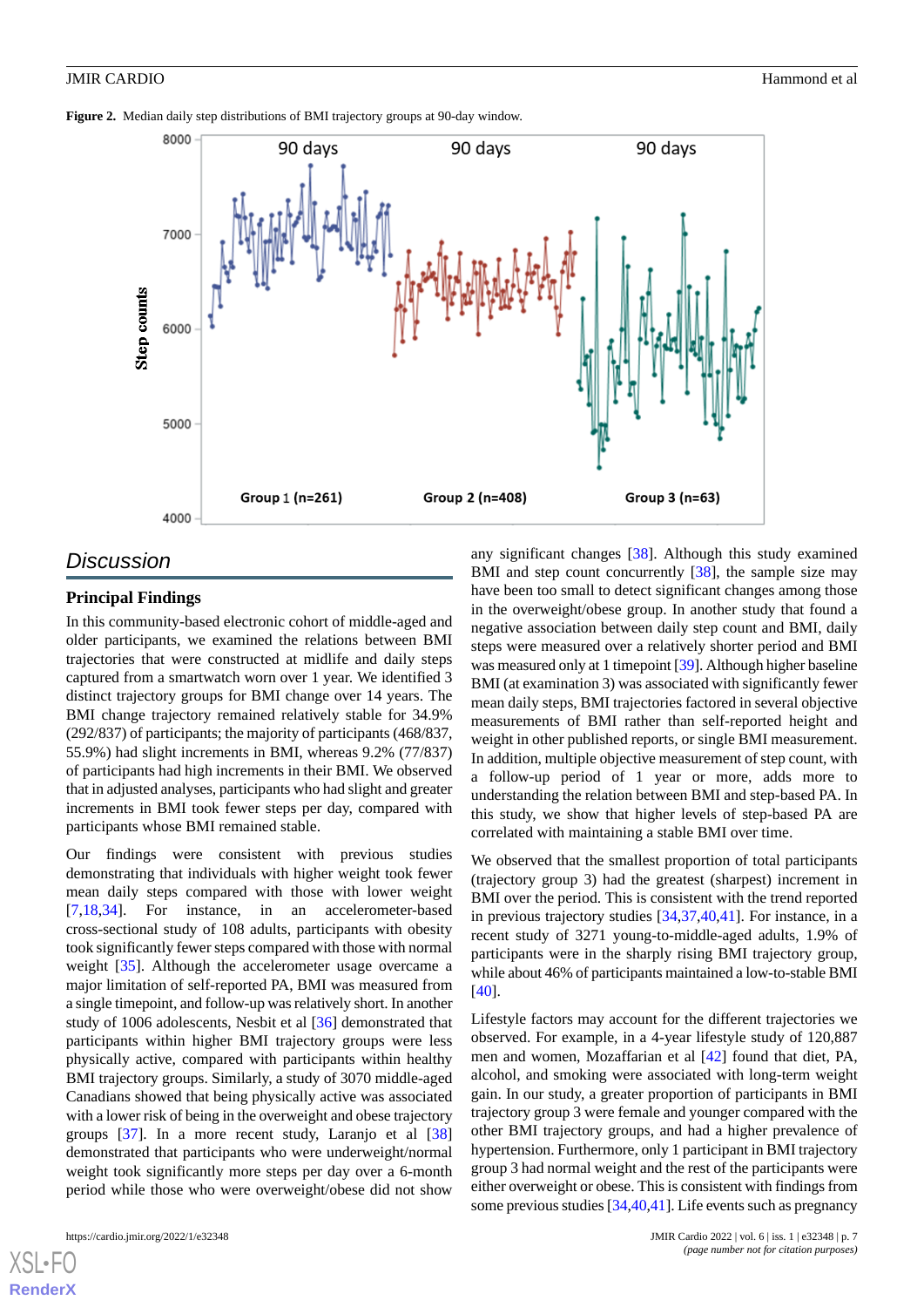and motherhood may account for weight gain among young and middle-aged women [\[43](#page-10-6)]. Similarly, obesity is associated with hypertension [[44\]](#page-10-7), and may explain the high prevalence of hypertension among participants in BMI trajectory group 3. Because BMI trajectories in early adulthood increased risk for incident hypertension [\[40](#page-10-3)], early identification of individuals with higher risk of higher BMI trajectories may provide an opportunity to decrease obesity and reduce hypertension risk. It is possible that these lifestyle factors account for the trends we observed among participants who gained the most weight over the study period. Therefore, younger adults, particularly females, could benefit from early lifestyle interventions to prevent excessive weight gain over time.

This study included eFHS participants who had the opportunity to contribute at least one year of follow-up step data; however, due to the rolling enrollment design of the eFHS, some participants had the ability to contribute even longer data, while others may have dropped out during follow-up. As such, the follow-up duration was different among the BMI trajectory groups, with participants in BMI trajectory group 1 recording the longest follow-up duration (median 576 days), whereas those in trajectory group 3 the shortest (median 429 days). While it is possible that this observation may have an effect on the daily step count recorded, effect sizes were only slightly attenuated but remained significant after additional adjustment for follow-up duration in the models.

The strengths of this study include the moderate-size community-based sample of eFHS participants, the standardized and objective assessment of BMI used in building BMI trajectories over mid-adulthood, and step count data gathered with a smartwatch for a median of 1 year, providing abundant step data for analyses. Covariates were well characterized and directly measured at the FHS research center. Furthermore,

because we excluded participants with BMI values <18.5 or  $>60$  kg/m<sup>2</sup>, as well as those who had a gastric bypass, we reduced the number of outliers in our analysis.

There are some limitations of our study to consider. First, because our analysis included a majority of European ancestry participants, our findings may not be generalizable to people of different race/ethnicity. Second, because eFHS participants were healthier, well educated, and had higher socioeconomic status compared with the overall FHS examination attenders, it is possible that their level of PA may differ from people of lower educational level and socioeconomic status. Moreover, because we excluded participants who returned data for <30 days, it is possible our findings may differ in this group. Although we adjusted for known confounders, our study may be subject to residual confounding. Because trajectories were created before comparison with step data, it is possible that other factors, besides PA, such as diet or illness, may have contributed to the trajectories we observed. As the study did not measure other types of PA besides step count, it is possible participants in the different BMI trajectory groups performed other types of PA that may affect weight change. Lastly, because the study was observational, causality cannot be inferred.

## **Conclusions**

In this community-based study of eFHS participants, participants whose BMI trajectory increased greatly prior to step count measurement took significantly fewer daily steps, compared with participants with stable BMI trajectories. Our findings suggest that greater weight gain may be associated with lower levels of step-based PA during adulthood. Future research should investigate the long-term trends of other lifestyle factors such as diet and smoking, and assess the relationship between these factors and habitual PA.

## **Acknowledgments**

This study was supported by an award from the Robert Wood Johnson Foundation (number 74624) and a grant from the National Heart Lung and Blood Institute (R01HL141434); Framingham Heart Study is supported by contract from NHLBI (PI VSR 75N92019D00031); the study investigators were supported by the following grants: R01HL126911 (EJB), 2R01 HL092577 (EJB), 1R01AG066010 (EJB), American Heart Association, 18SFRN34110082 (EJB), 2U54HL120163 (EJB), R01HL126911 (DMM), R01HL137734 (DMM), R01HL137794 (DMM), R01HL13660 (DMM), and U54-HL 143541 (DMM). The Apple watches were provided to Boston University by Apple Inc at no cost to the study.

## **Conflicts of Interest**

<span id="page-7-0"></span>DDM has received research support from Apple Inc, Bristol-Myers Squibb, Boehringer-Ingelheim, Pfizer, Flexcon, Samsung, Philips Healthcare, Biotronik; has received consultancy fees from Heart Rhythm Society, Bristol-Myers Squibb, Pfizer, Flexcon, Boston Biomedical Associates, and Rose Consulting; also declares financial support for serving on the Steering Committee for the GUARD-AF study (NCT04126486) and Advisory Committee for the Fitbit Heart Study (NCT04176926). JMM was a guest lecturer/consultant for Merck Research Laboratories. VK is the principal of CareEvolution. VK and CN are employees of CareEvolution, Inc., a healthcare technology company. Apple was not involved in the study design, analysis, interpretation, or reporting of study results. Starting 2020, NLS received funding from Novo Nordisk for an MD-initiated research grant unrelated to this study. JK received funding from the Marie Skłodowska-Curie Actions under the European Union's Horizon 2020 Research and Innovation Programme (Agreement No 838259). Other authors have no relevant disclosures.

## **Multimedia Appendix 1**

Study sample selection. [[DOCX File , 29 KB](https://jmir.org/api/download?alt_name=cardio_v6i1e32348_app1.docx&filename=342fe88680b116e49ff01389de601fbf.docx)-[Multimedia Appendix 1\]](https://jmir.org/api/download?alt_name=cardio_v6i1e32348_app1.docx&filename=342fe88680b116e49ff01389de601fbf.docx)

 $XS$  • FO **[RenderX](http://www.renderx.com/)**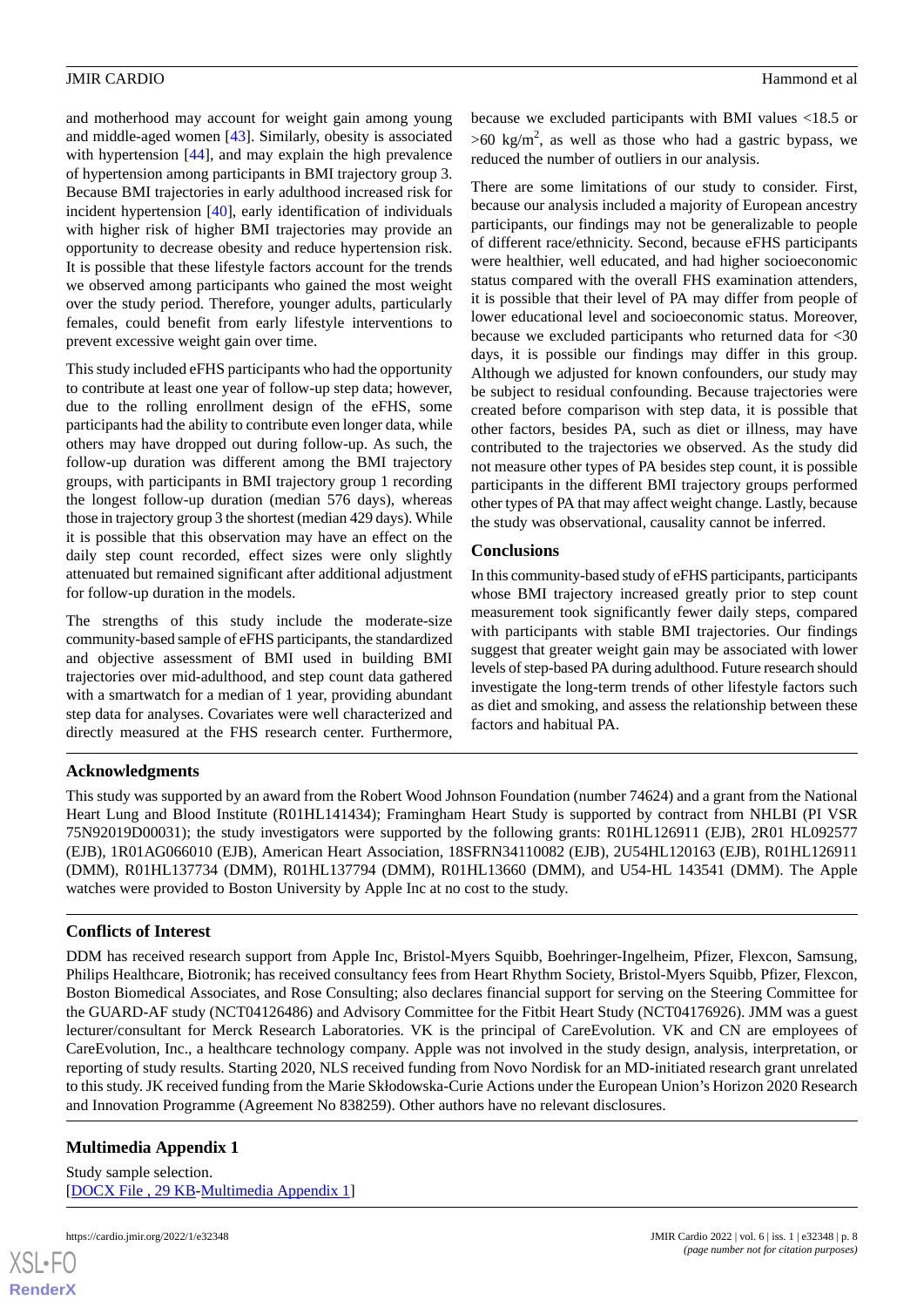## <span id="page-8-16"></span>**Multimedia Appendix 2**

Association between BMI trajectory groups and average daily step count, additionally adjusted for follow-up duration. [[DOCX File , 13 KB](https://jmir.org/api/download?alt_name=cardio_v6i1e32348_app2.docx&filename=e3d4404dc1860035ec71873a8f6006ee.docx)-[Multimedia Appendix 2\]](https://jmir.org/api/download?alt_name=cardio_v6i1e32348_app2.docx&filename=e3d4404dc1860035ec71873a8f6006ee.docx)

## <span id="page-8-17"></span>**Multimedia Appendix 3**

Association between BMI at exam 3 and average daily step count. [[DOCX File , 13 KB](https://jmir.org/api/download?alt_name=cardio_v6i1e32348_app3.docx&filename=6577bd7aa865bfb860c1623507fc23ab.docx)-[Multimedia Appendix 3\]](https://jmir.org/api/download?alt_name=cardio_v6i1e32348_app3.docx&filename=6577bd7aa865bfb860c1623507fc23ab.docx)

## <span id="page-8-18"></span>**Multimedia Appendix 4**

Association between BMI trajectory groups and average daily step count for individuals at the 90-day window. [[DOCX File , 14 KB](https://jmir.org/api/download?alt_name=cardio_v6i1e32348_app4.docx&filename=269462631a459d5de27567b14d681a6a.docx)-[Multimedia Appendix 4\]](https://jmir.org/api/download?alt_name=cardio_v6i1e32348_app4.docx&filename=269462631a459d5de27567b14d681a6a.docx)

## <span id="page-8-0"></span>**References**

- <span id="page-8-1"></span>1. GBD 2015 Obesity Collaborators, Afshin A, Forouzanfar MH, Reitsma MB, Sur P, Estep K, et al. Health Effects of Overweight and Obesity in 195 Countries over 25 Years. N Engl J Med 2017 Jul 06;377(1):13-27 [[FREE Full text](http://europepmc.org/abstract/MED/28604169)] [doi: [10.1056/NEJMoa1614362](http://dx.doi.org/10.1056/NEJMoa1614362)] [Medline: [28604169](http://www.ncbi.nlm.nih.gov/entrez/query.fcgi?cmd=Retrieve&db=PubMed&list_uids=28604169&dopt=Abstract)]
- <span id="page-8-3"></span><span id="page-8-2"></span>2. Kelly T, Yang W, Chen C, Reynolds K, He J. Global burden of obesity in 2005 and projections to 2030. Int J Obes (Lond) 2008 Sep 8;32(9):1431-1437. [doi: [10.1038/ijo.2008.102](http://dx.doi.org/10.1038/ijo.2008.102)] [Medline: [18607383](http://www.ncbi.nlm.nih.gov/entrez/query.fcgi?cmd=Retrieve&db=PubMed&list_uids=18607383&dopt=Abstract)]
- <span id="page-8-4"></span>3. Hu F. Obesity Epidemiology. New York, NY: Oxford University Press; 2009.
- 4. Ng CD, Cunningham SA. In, out, and fluctuating: obesity from adolescence to adulthood. Ann Epidemiol 2020 Jan;41:14-20 [[FREE Full text](http://europepmc.org/abstract/MED/31901410)] [doi: [10.1016/j.annepidem.2019.12.003](http://dx.doi.org/10.1016/j.annepidem.2019.12.003)] [Medline: [31901410](http://www.ncbi.nlm.nih.gov/entrez/query.fcgi?cmd=Retrieve&db=PubMed&list_uids=31901410&dopt=Abstract)]
- <span id="page-8-5"></span>5. Buscot M, Thomson RJ, Juonala M, Sabin MA, Burgner DP, Lehtimäki T, et al. BMI Trajectories Associated With Resolution of Elevated Youth BMI and Incident Adult Obesity. Pediatrics 2018 Jan 19;141(1):e20172003. [doi: [10.1542/peds.2017-2003](http://dx.doi.org/10.1542/peds.2017-2003)] [Medline: [29259077](http://www.ncbi.nlm.nih.gov/entrez/query.fcgi?cmd=Retrieve&db=PubMed&list_uids=29259077&dopt=Abstract)]
- <span id="page-8-6"></span>6. Gadde KM, Martin CK, Berthoud H, Heymsfield SB. Obesity: Pathophysiology and Management. J Am Coll Cardiol 2018 Jan 02;71(1):69-84 [[FREE Full text](https://linkinghub.elsevier.com/retrieve/pii/S0735-1097(17)41584-1)] [doi: [10.1016/j.jacc.2017.11.011\]](http://dx.doi.org/10.1016/j.jacc.2017.11.011) [Medline: [29301630](http://www.ncbi.nlm.nih.gov/entrez/query.fcgi?cmd=Retrieve&db=PubMed&list_uids=29301630&dopt=Abstract)]
- <span id="page-8-12"></span>7. Kantanista A, Król-Zielińska M, Borowiec J, Glapa A, Lisowski P, Bronikowski M. Physical activity of female children and adolescents based on step counts: meeting the recommendation and relation to BMI. Biomedical Human Kinetics 2015 Jun 22;7:66-72 [[FREE Full text](https://doi.org/10.1515/bhk-2015-0011)] [doi: [10.1515/bhk-2015-0011](http://dx.doi.org/10.1515/bhk-2015-0011)]
- 8. Tudor-Locke C, Ainsworth BE, Whitt MC, Thompson RW, Addy CL, Jones DA. The relationship between pedometer-determined ambulatory activity and body composition variables. Int J Obes Relat Metab Disord 2001 Nov;25(11):1571-1578 [[FREE Full text](https://doi.org/10.1038/sj.ijo.0801783)] [doi: [10.1038/sj.ijo.0801783](http://dx.doi.org/10.1038/sj.ijo.0801783)] [Medline: [11753573\]](http://www.ncbi.nlm.nih.gov/entrez/query.fcgi?cmd=Retrieve&db=PubMed&list_uids=11753573&dopt=Abstract)
- <span id="page-8-13"></span><span id="page-8-7"></span>9. Schimpl M, Moore C, Lederer C, Neuhaus A, Sambrook J, Danesh J, et al. Association between walking speed and age in healthy, free-living individuals using mobile accelerometry--a cross-sectional study. PLoS One 2011;6(8):e23299 [\[FREE](http://dx.plos.org/10.1371/journal.pone.0023299) [Full text\]](http://dx.plos.org/10.1371/journal.pone.0023299) [doi: [10.1371/journal.pone.0023299](http://dx.doi.org/10.1371/journal.pone.0023299)] [Medline: [21853107](http://www.ncbi.nlm.nih.gov/entrez/query.fcgi?cmd=Retrieve&db=PubMed&list_uids=21853107&dopt=Abstract)]
- <span id="page-8-8"></span>10. Hemmingsson E, Ekelund U. Is the association between physical activity and body mass index obesity dependent? Int J Obes (Lond) 2007 Apr;31(4):663-668. [doi: [10.1038/sj.ijo.0803458](http://dx.doi.org/10.1038/sj.ijo.0803458)] [Medline: [16953254](http://www.ncbi.nlm.nih.gov/entrez/query.fcgi?cmd=Retrieve&db=PubMed&list_uids=16953254&dopt=Abstract)]
- <span id="page-8-9"></span>11. Pillay JD, Kolbe-Alexander TL, van Mechelen W, Lambert EV. Steps that count: the association between the number and intensity of steps accumulated and fitness and health measures. J Phys Act Health 2014 Jan;11(1):10-17. [doi: [10.1123/jpah.2011-0288\]](http://dx.doi.org/10.1123/jpah.2011-0288) [Medline: [23249564\]](http://www.ncbi.nlm.nih.gov/entrez/query.fcgi?cmd=Retrieve&db=PubMed&list_uids=23249564&dopt=Abstract)
- <span id="page-8-10"></span>12. Yang Y, Dugué PA, Lynch BM, Hodge AM, Karahalios A, MacInnis RJ, et al. Trajectories of body mass index in adulthood and all-cause and cause-specific mortality in the Melbourne Collaborative Cohort Study. BMJ Open 2019 Aug 10;9(8):e030078 [\[FREE Full text](https://bmjopen.bmj.com/lookup/pmidlookup?view=long&pmid=31401610)] [doi: [10.1136/bmjopen-2019-030078\]](http://dx.doi.org/10.1136/bmjopen-2019-030078) [Medline: [31401610](http://www.ncbi.nlm.nih.gov/entrez/query.fcgi?cmd=Retrieve&db=PubMed&list_uids=31401610&dopt=Abstract)]
- <span id="page-8-11"></span>13. Rahman F, Yin X, Larson MG, Ellinor PT, Lubitz SA, Vasan RS, et al. Trajectories of Risk Factors and Risk of New-Onset Atrial Fibrillation in the Framingham Heart Study. Hypertension 2016 Sep;68(3):597-605 [\[FREE Full text\]](http://europepmc.org/abstract/MED/27512109) [doi: [10.1161/HYPERTENSIONAHA.116.07683](http://dx.doi.org/10.1161/HYPERTENSIONAHA.116.07683)] [Medline: [27512109\]](http://www.ncbi.nlm.nih.gov/entrez/query.fcgi?cmd=Retrieve&db=PubMed&list_uids=27512109&dopt=Abstract)
- <span id="page-8-14"></span>14. Boyer BP, Nelson JA, Holub SC. Childhood body mass index trajectories predicting cardiovascular risk in adolescence. J Adolesc Health 2015 Jun;56(6):599-605 [[FREE Full text](http://europepmc.org/abstract/MED/25746172)] [doi: [10.1016/j.jadohealth.2015.01.006](http://dx.doi.org/10.1016/j.jadohealth.2015.01.006)] [Medline: [25746172\]](http://www.ncbi.nlm.nih.gov/entrez/query.fcgi?cmd=Retrieve&db=PubMed&list_uids=25746172&dopt=Abstract)
- <span id="page-8-15"></span>15. Buscot M, Thomson R, Juonala M, Sabin MA, Burgner DP, Lehtimäki T, et al. Distinct child-to-adult body mass index trajectories are associated with different levels of adult cardiometabolic risk. Eur Heart J 2018 Jun 21;39(24):2263-2270. [doi: [10.1093/eurheartj/ehy161\]](http://dx.doi.org/10.1093/eurheartj/ehy161) [Medline: [29635282\]](http://www.ncbi.nlm.nih.gov/entrez/query.fcgi?cmd=Retrieve&db=PubMed&list_uids=29635282&dopt=Abstract)
- 16. Hornbuckle LM, Kingsley JD, Kushnick MR, Moffatt RJ, Haymes EM, Miles R, et al. Effects of a 12-Month Pedometer-Based Walking Intervention in Women of Low Socioeconomic Status. Clin Med Insights Womens Health 2016 Oct 06;9s1:CMWH.S39636. [doi: [10.4137/cmwh.s39636\]](http://dx.doi.org/10.4137/cmwh.s39636)
- 17. Walker JR, Soroush A, Ainsworth BE, Belyea M, Swan PD, Yngve A. U.S. Cohort Differences in Body Composition Outcomes of a 6-Month Pedometer-Based Physical Activity Intervention: The ASUKI Step Study. Asian J Sports Med 2014 Dec;5(4):e25748 [[FREE Full text](http://europepmc.org/abstract/MED/25741423)] [doi: [10.5812/asjsm.25748\]](http://dx.doi.org/10.5812/asjsm.25748) [Medline: [25741423\]](http://www.ncbi.nlm.nih.gov/entrez/query.fcgi?cmd=Retrieve&db=PubMed&list_uids=25741423&dopt=Abstract)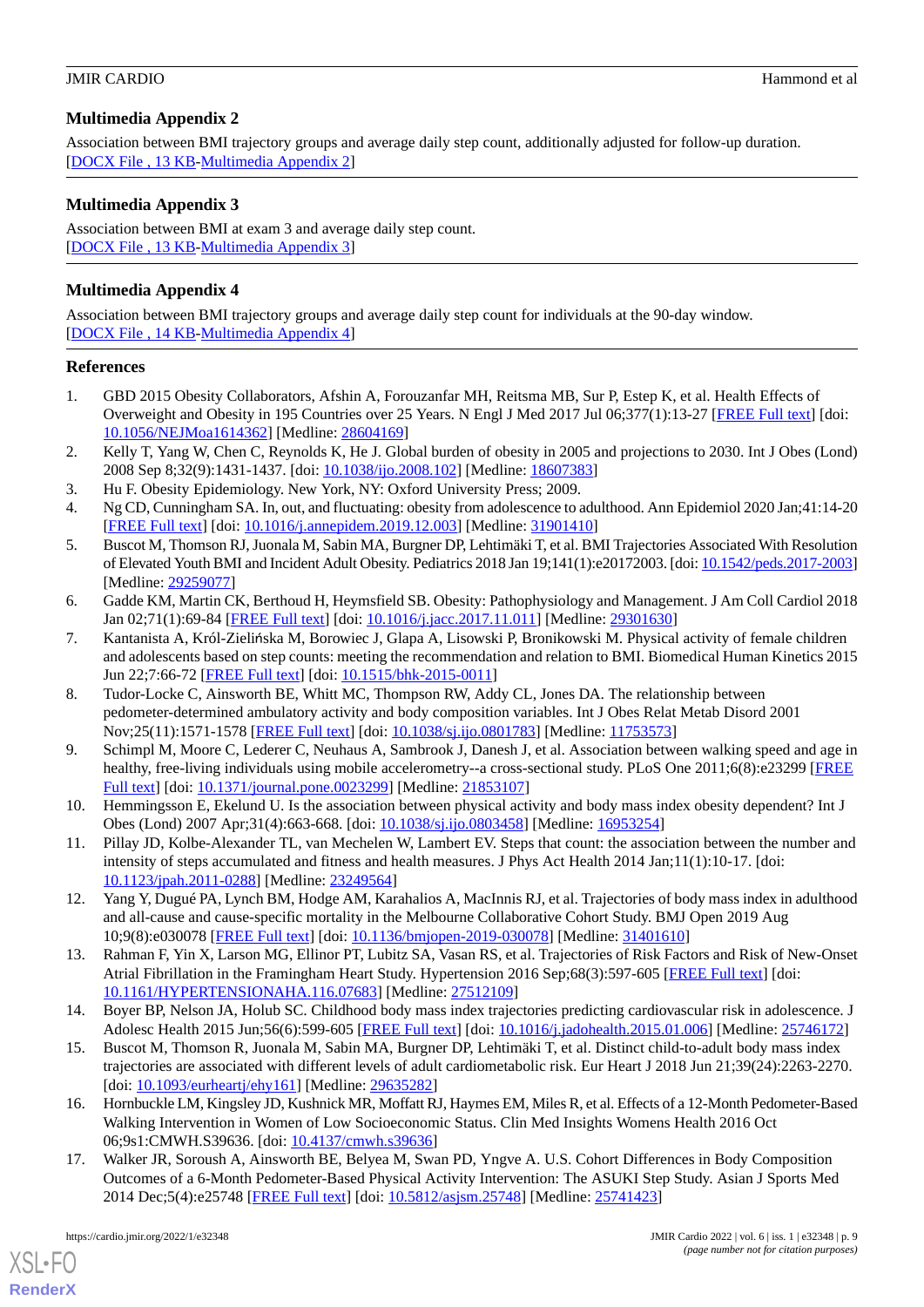- <span id="page-9-0"></span>18. Miguel-Berges ML, Reilly JJ, Moreno Aznar LA, Jiménez-Pavón D. Associations Between Pedometer-Determined Physical Activity and Adiposity in Children and Adolescents: Systematic Review. Clin J Sport Med 2018 Jan;28(1):64-75. [doi: [10.1097/JSM.0000000000000419\]](http://dx.doi.org/10.1097/JSM.0000000000000419) [Medline: [28704256](http://www.ncbi.nlm.nih.gov/entrez/query.fcgi?cmd=Retrieve&db=PubMed&list_uids=28704256&dopt=Abstract)]
- <span id="page-9-1"></span>19. Hollis JL, Williams LT, Young MD, Pollard KT, Collins CE, Morgan PJ. Compliance to step count and vegetable serve recommendations mediates weight gain prevention in mid-age, premenopausal women. Findings of the 40-Something RCT. Appetite 2014 Dec;83:33-41. [doi: [10.1016/j.appet.2014.07.020](http://dx.doi.org/10.1016/j.appet.2014.07.020)] [Medline: [25062965\]](http://www.ncbi.nlm.nih.gov/entrez/query.fcgi?cmd=Retrieve&db=PubMed&list_uids=25062965&dopt=Abstract)
- <span id="page-9-10"></span>20. Harder-Lauridsen NM, Birk NM, Ried-Larsen M, Juul A, Andersen LB, Pedersen BK, et al. A randomized controlled trial on a multicomponent intervention for overweight school-aged children - Copenhagen, Denmark. BMC Pediatr 2014 Oct 21;14:273 [[FREE Full text](https://bmcpediatr.biomedcentral.com/articles/10.1186/1471-2431-14-273)] [doi: [10.1186/1471-2431-14-273\]](http://dx.doi.org/10.1186/1471-2431-14-273) [Medline: [25330848\]](http://www.ncbi.nlm.nih.gov/entrez/query.fcgi?cmd=Retrieve&db=PubMed&list_uids=25330848&dopt=Abstract)
- <span id="page-9-3"></span><span id="page-9-2"></span>21. Owlasiuk A, Chlabicz S, Gryko A, Litwiejko A, Małyszko J, Bielska D. Pedometer assessed physical activity of people with metabolic syndrome in Poland. Ann Agric Environ Med 2014;21(2):353-358 [\[FREE Full text\]](http://www.aaem.pl/fulltext.php?ICID=1108604) [doi: [10.5604/1232-1966.1108604\]](http://dx.doi.org/10.5604/1232-1966.1108604) [Medline: [24959789](http://www.ncbi.nlm.nih.gov/entrez/query.fcgi?cmd=Retrieve&db=PubMed&list_uids=24959789&dopt=Abstract)]
- <span id="page-9-4"></span>22. Tudor-Locke C, Craig CL, Brown WJ, Clemes SA, De Cocker K, Giles-Corti B, et al. How many steps/day are enough? For adults. Int J Behav Nutr Phys Act 2011 Jul 28;8:79 [\[FREE Full text](https://ijbnpa.biomedcentral.com/articles/10.1186/1479-5868-8-79)] [doi: [10.1186/1479-5868-8-79](http://dx.doi.org/10.1186/1479-5868-8-79)] [Medline: [21798015\]](http://www.ncbi.nlm.nih.gov/entrez/query.fcgi?cmd=Retrieve&db=PubMed&list_uids=21798015&dopt=Abstract)
- <span id="page-9-5"></span>23. Vahdatpour A, Amini N, Xu W, Sarrafzadeh M. Accelerometer-based on-body sensor localization for health and medical monitoring applications. Pervasive Mob Comput 2011 Dec;7(6):746-760 [[FREE Full text\]](http://europepmc.org/abstract/MED/22347840) [doi: [10.1016/j.pmcj.2011.09.002\]](http://dx.doi.org/10.1016/j.pmcj.2011.09.002) [Medline: [22347840](http://www.ncbi.nlm.nih.gov/entrez/query.fcgi?cmd=Retrieve&db=PubMed&list_uids=22347840&dopt=Abstract)]
- <span id="page-9-6"></span>24. Lee I, Shiroma EJ. Using accelerometers to measure physical activity in large-scale epidemiological studies: issues and challenges. Br J Sports Med 2014 Feb 02;48(3):197-201 [[FREE Full text](http://europepmc.org/abstract/MED/24297837)] [doi: [10.1136/bjsports-2013-093154\]](http://dx.doi.org/10.1136/bjsports-2013-093154) [Medline: [24297837](http://www.ncbi.nlm.nih.gov/entrez/query.fcgi?cmd=Retrieve&db=PubMed&list_uids=24297837&dopt=Abstract)]
- <span id="page-9-7"></span>25. Splansky GL, Corey D, Yang Q, Atwood LD, Cupples LA, Benjamin EJ, et al. The Third Generation Cohort of the National Heart, Lung, and Blood Institute's Framingham Heart Study: design, recruitment, and initial examination. Am J Epidemiol 2007 Jun 01;165(11):1328-1335. [doi: [10.1093/aje/kwm021](http://dx.doi.org/10.1093/aje/kwm021)] [Medline: [17372189\]](http://www.ncbi.nlm.nih.gov/entrez/query.fcgi?cmd=Retrieve&db=PubMed&list_uids=17372189&dopt=Abstract)
- <span id="page-9-8"></span>26. McManus DD, Trinquart L, Benjamin EJ, Manders ES, Fusco K, Jung LS, et al. Design and Preliminary Findings From a New Electronic Cohort Embedded in the Framingham Heart Study. J Med Internet Res 2019 Mar 01;21(3):e12143 [\[FREE](https://www.jmir.org/2019/3/e12143/) [Full text\]](https://www.jmir.org/2019/3/e12143/) [doi: [10.2196/12143\]](http://dx.doi.org/10.2196/12143) [Medline: [30821691](http://www.ncbi.nlm.nih.gov/entrez/query.fcgi?cmd=Retrieve&db=PubMed&list_uids=30821691&dopt=Abstract)]
- <span id="page-9-9"></span>27. Lin H, Sardana M, Zhang Y, Liu C, Trinquart L, Benjamin EJ, et al. Association of Habitual Physical Activity With Cardiovascular Disease Risk. Circ Res 2020 Oct 23;127(10):1253-1260. [doi: [10.1161/circresaha.120.317578\]](http://dx.doi.org/10.1161/circresaha.120.317578)
- <span id="page-9-11"></span>28. van der Nest G, Lima Passos V, Candel MJ, van Breukelen GJ. An overview of mixture modelling for latent evolutions in longitudinal data: Modelling approaches, fit statistics and software. Advances in Life Course Research 2020 Mar;43:100323. [doi: [10.1016/j.alcr.2019.100323\]](http://dx.doi.org/10.1016/j.alcr.2019.100323)
- <span id="page-9-12"></span>29. Salonen J, Tikanmäki H, Nummi T. Using trajectory analysis to test and illustrate microsimulation outcomes. IJM 2018;12(2):3-17. [doi: [10.34196/ijm.00198\]](http://dx.doi.org/10.34196/ijm.00198)
- <span id="page-9-13"></span>30. Sands SA, Mee L, Bartell A, Manne S, Devine KA, Savone M, et al. Group-Based Trajectory Modeling of Distress and Well-Being Among Caregivers of Children Undergoing Hematopoetic Stem Cell Transplant. J Pediatr Psychol 2017 Apr 01;42(3):283-295 [[FREE Full text](http://europepmc.org/abstract/MED/27543915)] [doi: [10.1093/jpepsy/jsw064\]](http://dx.doi.org/10.1093/jpepsy/jsw064) [Medline: [27543915](http://www.ncbi.nlm.nih.gov/entrez/query.fcgi?cmd=Retrieve&db=PubMed&list_uids=27543915&dopt=Abstract)]
- 31. Burke GM, Genuardi M, Shappell H, D'Agostino RB, Magnani JW. Temporal Associations Between Smoking and Cardiovascular Disease, 1971 to 2006 (from the Framingham Heart Study). Am J Cardiol 2017 Nov 15;120(10):1787-1791 [[FREE Full text](http://europepmc.org/abstract/MED/28865894)] [doi: [10.1016/j.amjcard.2017.07.087\]](http://dx.doi.org/10.1016/j.amjcard.2017.07.087) [Medline: [28865894](http://www.ncbi.nlm.nih.gov/entrez/query.fcgi?cmd=Retrieve&db=PubMed&list_uids=28865894&dopt=Abstract)]
- <span id="page-9-14"></span>32. Whelton P, Carey R, Aronow W, Casey DE, Collins KJ, Dennison Himmelfarb C, et al. 2017 ACC/AHA/AAPA/ABC/ACPM/AGS/APhA/ASH/ASPC/NMA/PCNA Guideline for the Prevention, Detection, Evaluation, and Management of High Blood Pressure in Adults: A Report of the American College of Cardiology/American Heart Association Task Force on Clinical Practice Guidelines. Hypertension 2018 Jun 26;71(6):e13-e115 [[FREE Full text](https://www.ahajournals.org/doi/abs/10.1161/HYP.0000000000000065?url_ver=Z39.88-2003&rfr_id=ori:rid:crossref.org&rfr_dat=cr_pub%3dpubmed)] [doi: [10.1161/HYP.0000000000000065](http://dx.doi.org/10.1161/HYP.0000000000000065)] [Medline: [29133356\]](http://www.ncbi.nlm.nih.gov/entrez/query.fcgi?cmd=Retrieve&db=PubMed&list_uids=29133356&dopt=Abstract)
- <span id="page-9-16"></span><span id="page-9-15"></span>33. Garvey WT, Mechanick JI, Brett EM, Garber AJ, Hurley DL, Jastreboff AM, Reviewers of the AACE/ACE Obesity Clinical Practice Guidelines. American Association of Clinical Endocrinologists and American College of Endocrinology comprehensive clinical practice guidelines for medical care of patients with obesity. Endocr Pract 2016 Jul;22 Suppl 3:1-203. [doi: [10.4158/EP161365.GL\]](http://dx.doi.org/10.4158/EP161365.GL) [Medline: [27219496](http://www.ncbi.nlm.nih.gov/entrez/query.fcgi?cmd=Retrieve&db=PubMed&list_uids=27219496&dopt=Abstract)]
- <span id="page-9-17"></span>34. Wang M, Yi Y, Roebothan B, Colbourne J, Maddalena V, Wang PP, et al. Trajectories of Body Mass Index from Young Adulthood to Middle Age among Canadian Men and Women. Advances in Epidemiology 2015 Dec 21;2015:1-11. [doi: [10.1155/2015/121806\]](http://dx.doi.org/10.1155/2015/121806)
- 35. Cooper AR, Page A, Fox KR, Misson J. Physical activity patterns in normal, overweight and obese individuals using minute-by-minute accelerometry. Eur J Clin Nutr 2000 Dec;54(12):887-894. [doi: [10.1038/sj.ejcn.1601116](http://dx.doi.org/10.1038/sj.ejcn.1601116)] [Medline: [11114687](http://www.ncbi.nlm.nih.gov/entrez/query.fcgi?cmd=Retrieve&db=PubMed&list_uids=11114687&dopt=Abstract)]
- 36. Nesbit KC, Low JA, Sisson SB. Adolescent BMI trajectories with clusters of physical activity and sedentary behaviour: an exploratory analysis. Obes Sci Pract 2016 Jun 31;2(2):115-122 [[FREE Full text](http://europepmc.org/abstract/MED/27840687)] [doi: [10.1002/osp4.36](http://dx.doi.org/10.1002/osp4.36)] [Medline: [27840687](http://www.ncbi.nlm.nih.gov/entrez/query.fcgi?cmd=Retrieve&db=PubMed&list_uids=27840687&dopt=Abstract)]